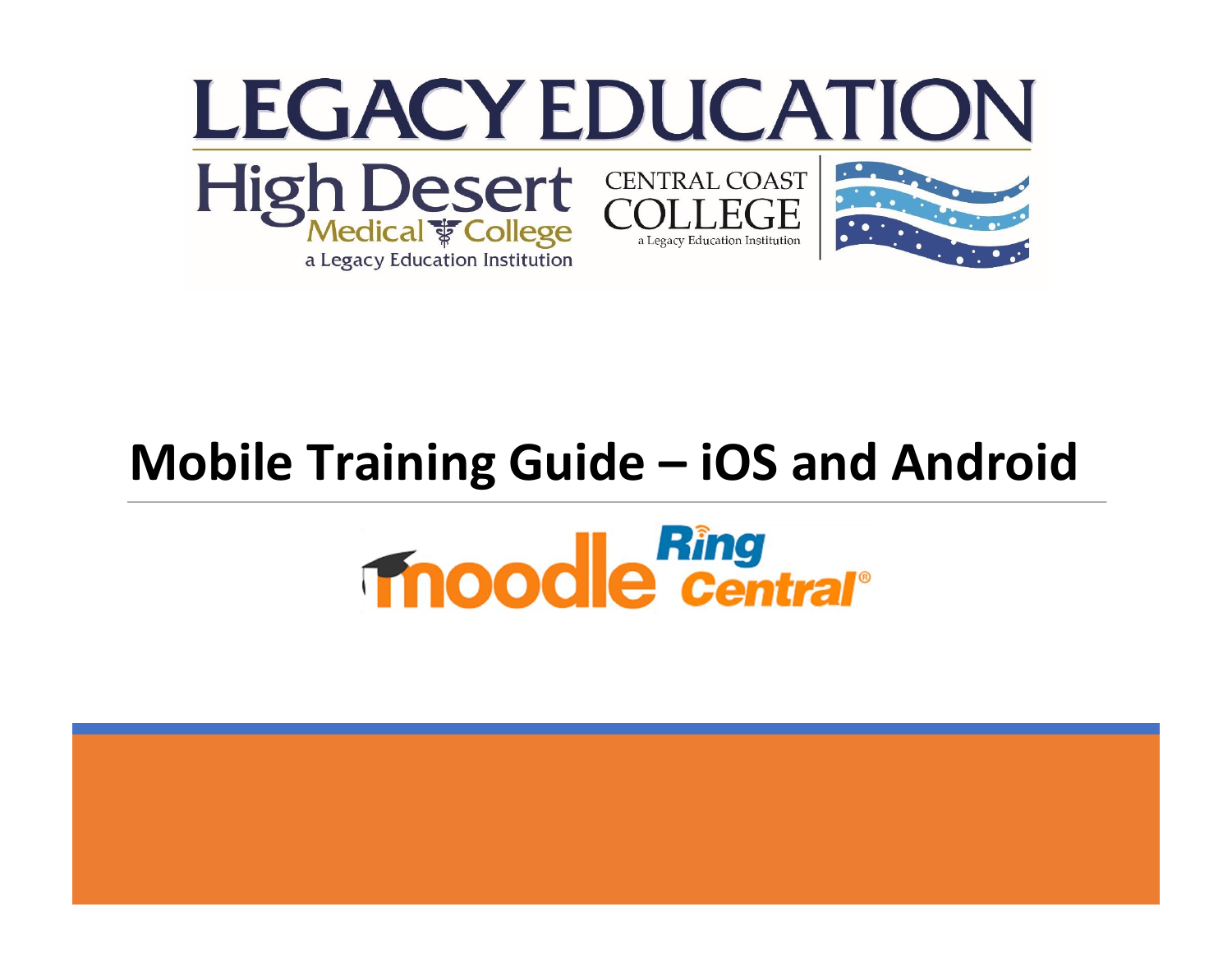### Table of Contents

### Page Topic

- 2. Downloading RingCentral Meeting App
- 2. How to Join Meeting
- 3. RingCentral Mobile Controls iOS and Android
- 3. How to Raise Hand RingCentral Meeting
- 3. How to Chat Participants RingCentral Meeting
- 4. Downloading Moodle App
- 4. How to Log into Moodle
- 5. Moodle Dashboard
- 5. How to Access Courses in Moodle
- 5. How Do I Check Grades in Moodle?
- 6. Where Do I Locate My Assignments in Moodle?
- 6. How to Post and Reply on Discussion Board
- 7. Where Do I Locate My Homework in Moodle?
- 7. How Do I Submit My Homework in Moodle?
- 8. How to Upload Profile Picture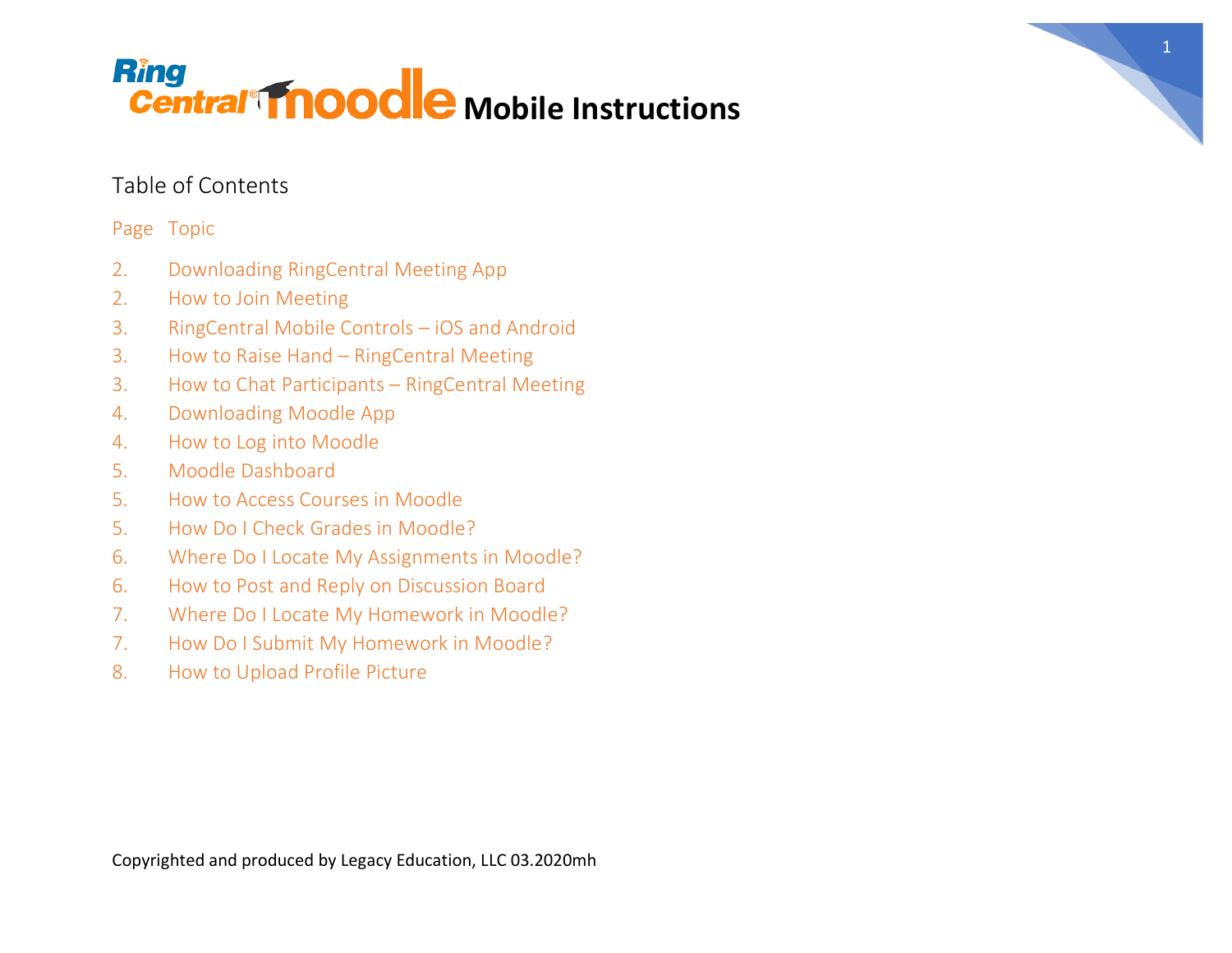RingCentra

Join a Meeting

Sign In

Settings

### RingCentral Start-Up Guide

### What are RingCentral Meetings?

RingCentral Meetings is a video conferencing platform that HDMC and CCC uses to host lectures for online courses.

### Installing RingCentral Meetings App

Install RingCentral Meetings on your iPhone, iPad, and Android phones and tablets through the iTunes App Store or Google Play.

### How to Join a Meeting

To access HDMC's and CCC's RingCentral Meetings, locate the link that is included in your Moodle account as "Lecture Session" (*See Page 6 for accessing Lecture Session)*

### Lecture Session not loading? Go to meetings.ringcentral.com and manually insert the Meeting ID provided to you on Moodle.

NOTE: It is important that you join the meeting with your full name. DO NOT put a nickname as your Screen Name.

IMPORTANT: Once you have logged in, you must give permission for the app to access your microphone.

Before joining into a meeting, please view the Mobile Controls guide on the next page.

Copyrighted and produced by Legacy Education, LLC 03.2020mh

| Cancel              | <b>Join a Meeting</b>           |                                           |
|---------------------|---------------------------------|-------------------------------------------|
|                     | Meeting ID                      |                                           |
|                     | Join with a personal link name  |                                           |
|                     | Screen Name                     |                                           |
|                     | Join                            |                                           |
|                     |                                 |                                           |
| <b>JOIN OPTIONS</b> |                                 |                                           |
|                     | Don't Connect To Audio          |                                           |
| Turn Off My Video   |                                 |                                           |
|                     |                                 |                                           |
| Q<br>W              | R T Y U I O<br>E                | P                                         |
| S<br>A              | DFGHJK                          | L                                         |
| Z                   | $x \mid c$<br>$\mathsf{B}$<br>V | ${\sf N}$<br>M<br>$\left( \times \right)$ |
| 123                 | space                           | return                                    |
|                     |                                 |                                           |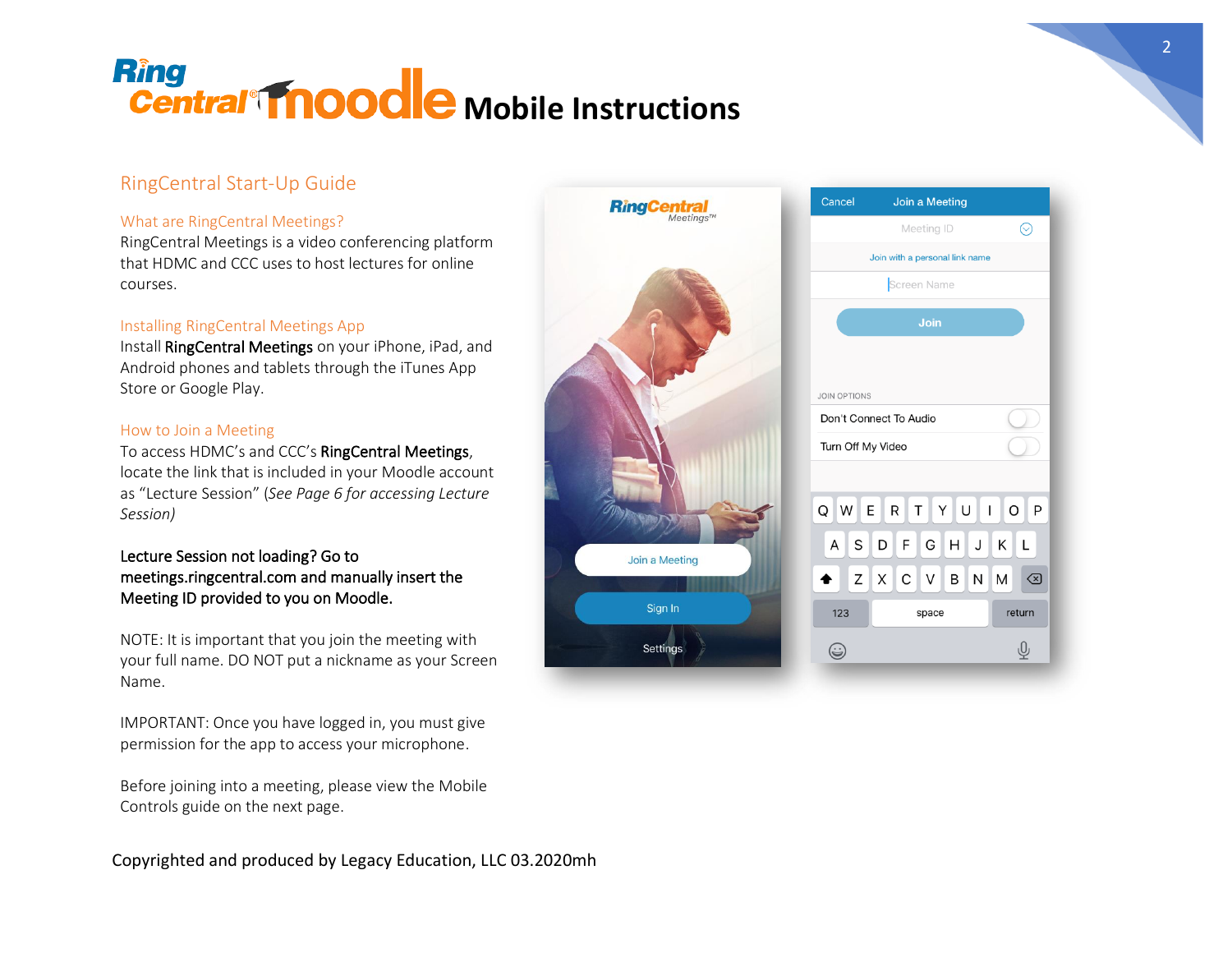### Ring **Mobile Mobile Instructions**

### RingCentral Start-Up Guide

### Mobile Controls – iOS and Android

- a. Join Audio/Mute: Dial in or call via device audio then mute or unmute microphone
- b. Start/Stop Video: Choose to use a front, back, or no camera
- c. Share Content
- d. Participants: Open the participants list to view more controls
- e. More: View more actions
- f. Leave: To leave the meeting

### How to "Raise Hand"

Click on the "More" button located at E and click on "Raise Hand." This will notify the host that you have a question or comment without interrupting the speaker.

### How to Chat Participants

Click the "Participants" tab and locate the "Chat" button at the bottom of the participant list. You will be directed to the chat box where you can message one or all the participants.

NOTE: Each device is different and controls may vary. Further device controls can be located on <https://support.ringcentral.com/s/meetings>

If you have issues, please contact helpdesk@hdmc.edu



 $\Omega$ 

148-859-8454

dor.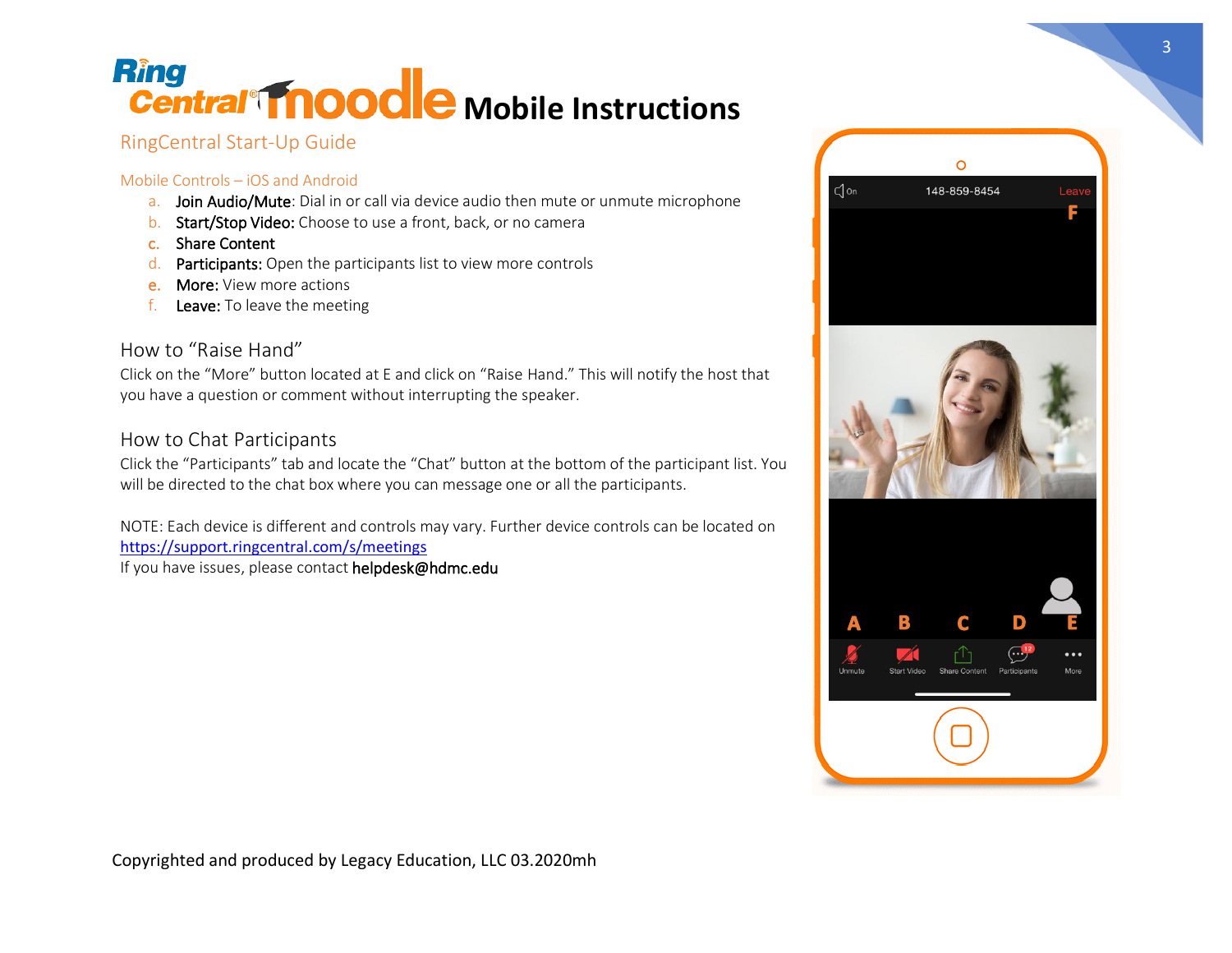### Moodle Start-Up Guide

### What Is Moodle?

Moodle is the learning management platform for Legacy's online classes. You will access and turn in all courses, assignments, tests, and homework through this online platform.

#### Logging In – iOS and Android

Download the Moodle App onto your mobile device. Enter the following URL for HDMC's Moodle Site:

### [https://legacycareer.learnpearson.com](https://legacycareer.learnpearson.com/)

#### OR

You can access HDMC's and CCC's Moodle Site by going to: [www.hdmc.edu](http://www.hdmc.edu/) and [www.centralcoastcollege.edu](http://www.centralcoastcollege.edu/) and locating the "Student Learning Login" tab or "Student Login" tab.

Next, enter your Username and Password that have been provided to you from your institution via email.

After your initial login, you will be prompted to change your password before continuing. You must confirm "YES" to the Site Policy Agreement to continue.

If you have issues accessing your Moodle Account, please contact helpdesk@hdmc.edu

### moodle Please enter the URL of your Moodle site. Note that it might not be configured to work with this app. https://legacycareer.learnpearson.com Connect! **LEGACY EDUCATION** High Desert CENTRAL COAST Legacy Education https://legacycareer.learnpearson.com firstinitiallastname Welcome1!  $\sum_{i=1}^{n}$ Forgotten your username or password?

Copyrighted and produced by Legacy Education, LLC 03.2020mh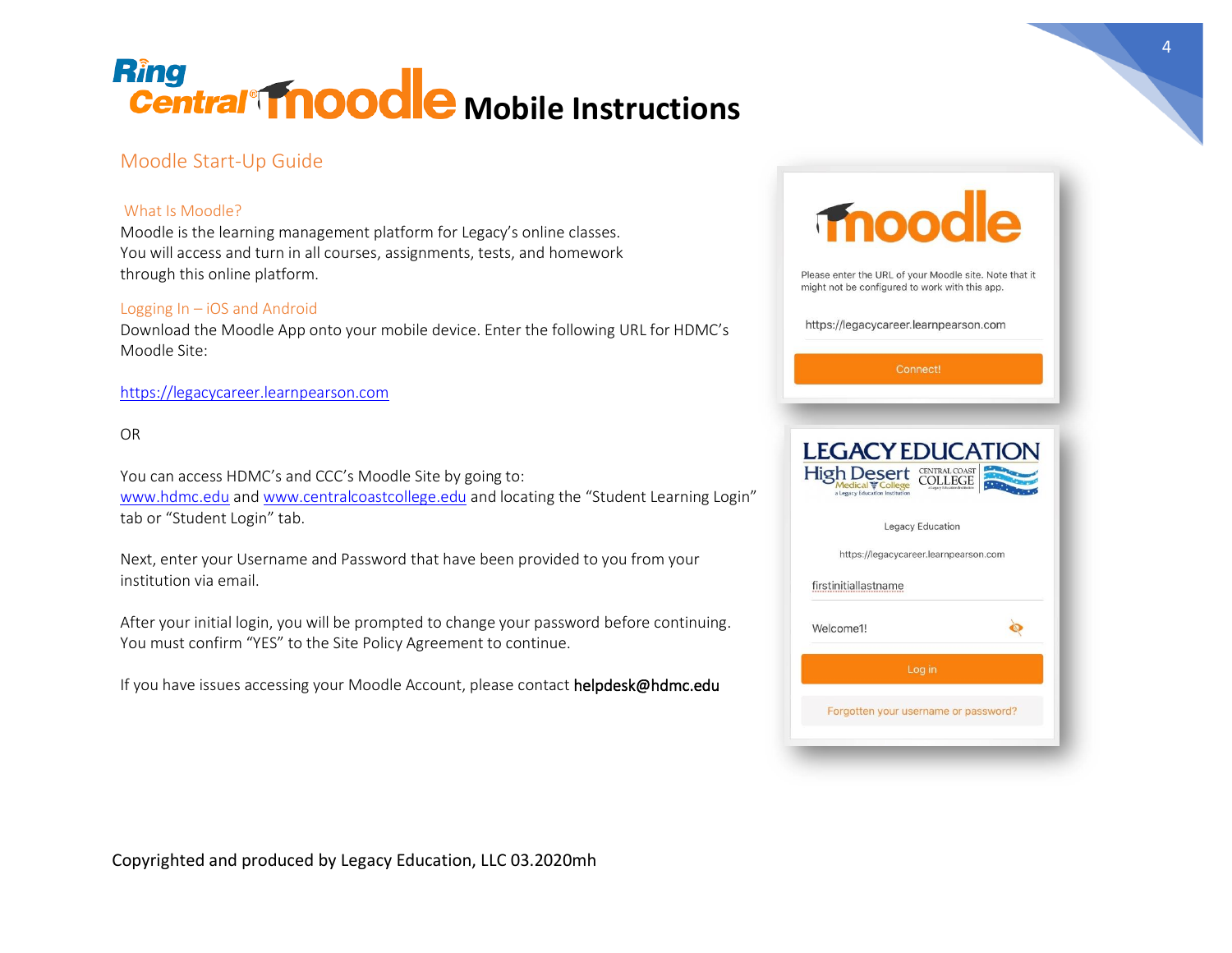### Ring **Mobile Mobile Instructions**

### Moodle Start-Up Guide

### First Look – iOS and Android

Upon logging in, you are directed to your account's Dashboard. Your Dashboard displays your current courses and assignments.

#### Dashboard Overview

- 1. Site Home/Dashboard
- 2. Calendar: View due dates and important dates
- 3. Notifications: Notifies assignments that are due
- 4. Grades: View course grades

Click on the Course to enter the "Course Page."

#### Course Page Overview

- a. Announcements: Messages from instructors
- b. Syllabus: Contains a file of your course syllabus
- c. Lecture Link (RingCentral Link): This is the link to your RingCentral lecture that will take place every day. NOTE: If the Lecture Session link does not work, use the RingCentral

desktop or mobile app and manually insert the Meeting ID.

d. Grades: To view grades for submitted assignments.

| <b>Legacy Education</b>       |                  | Q …      | $\langle$ Back |                                                              | <b>CA 103 Clinical Assisting III</b>         |
|-------------------------------|------------------|----------|----------------|--------------------------------------------------------------|----------------------------------------------|
| Site home                     | <b>Dashboard</b> |          |                | <b>Contents</b>                                              | Grades                                       |
| Recently accessed courses     |                  |          |                | All sections                                                 |                                              |
|                               |                  |          |                | General                                                      |                                              |
|                               |                  |          | a              | Announcements                                                |                                              |
| CA 103 Clinical Assisting III |                  |          | w              |                                                              | CA 103 Clinical Assisting III Syllabus       |
| Course overview               |                  |          |                | Lecture Session                                              |                                              |
| In progress                   |                  |          |                |                                                              | Meeting ID: 7873272827                       |
|                               |                  |          | Unit 1         |                                                              |                                              |
|                               |                  |          |                | Read Chapters 30 and 31<br>PowerPoint Chapters 30 and 31     |                                              |
|                               |                  |          |                |                                                              | Discussion Questions Chapters 30 and 31      |
|                               |                  |          |                | Chapters 30 and 31 Homework<br>Study Guide: Chapters 30 & 31 |                                              |
| CA 103 Clinical Assisting III |                  |          |                | Computer Work: Chapters 30 & 31                              |                                              |
|                               |                  |          |                | Exam: Chapters 30 & 31                                       |                                              |
| <b>Help Desk</b>              |                  |          |                |                                                              | Chapter 30: Ophthalmology and Otolaryngology |
|                               |                  |          |                |                                                              | Chapter 31: Assisting in Dermatology         |
|                               |                  |          |                | TEVTROOVS                                                    |                                              |
| △<br>▄                        | alat             | $\equiv$ |                | Ħ<br>e.                                                      | $\Box$                                       |

Dashboard Course Page

Competencies

Þ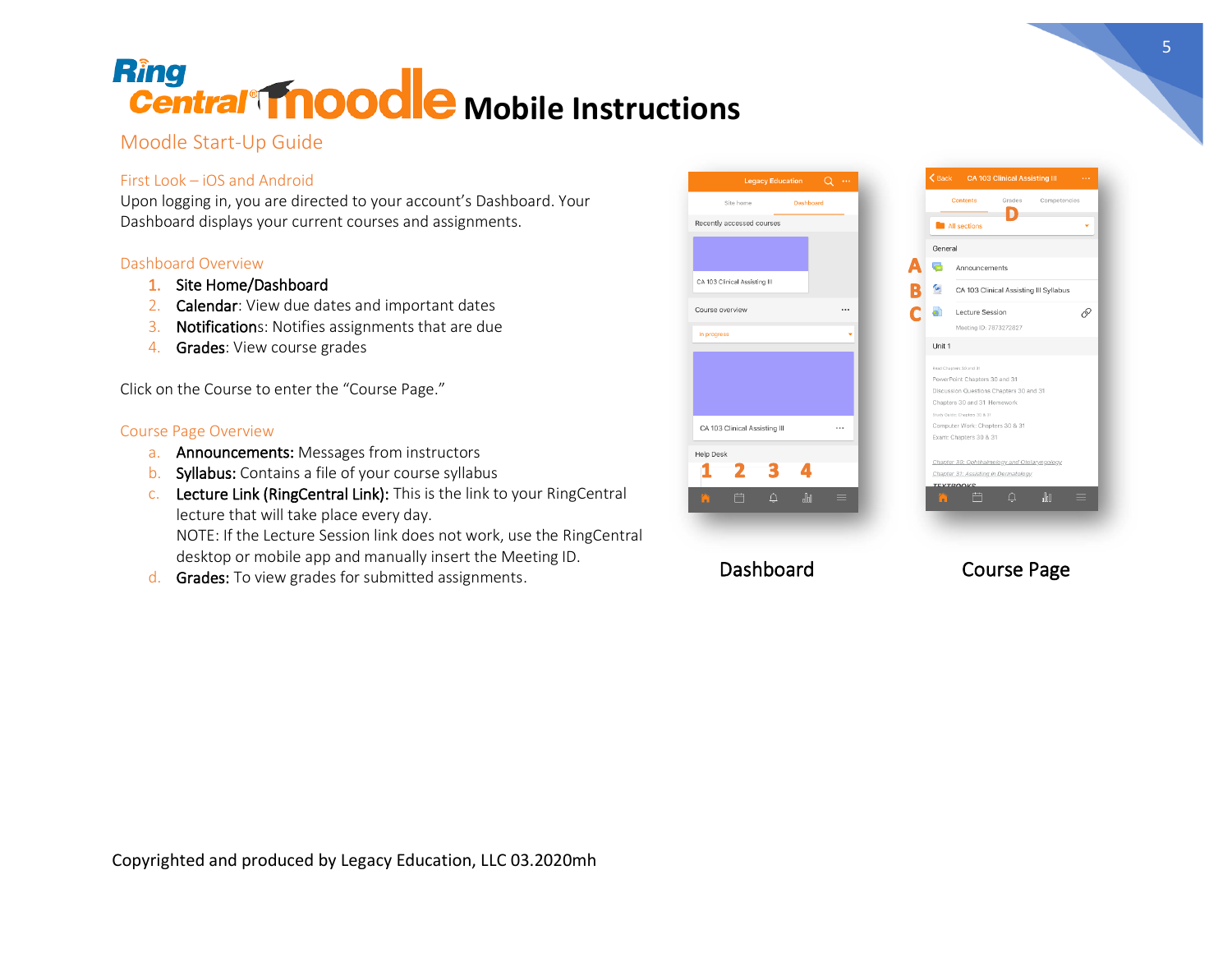### Ring **Mobile Mobile Instructions**

### Moodle Start-Up Guide

### Course Page Continued

Each course is sectioned into Units. Each unit contains a series of PowerPoints, study guides, discussion posts, homework, and assignments to accompany the lectures.

### How to Post and Reply on Discussion Board

Within the Unit overview, locate and open the Discussion Board you would like to respond to. On the bottom right, locate the "+" button to add a new discussion topic.

Click "Post to Forum" to add your response.

NOTE: Moodle support

#### Responding to Post

On the Discussion Board, choose and open the post you would like to respond to. Locate the "Reply" button on the bottom of the post. Type your response and post to forum.

#### CA 103 Clinical Assisting III  $\epsilon$  Back Proctor, D., Adams. (2017). Kinn's the medical assistant;<br>Skills book and Study Guide (13<sup>th</sup> ed.). St. Louis. MO: Saundere  $\mathbf{R}$ Chapter 30 PowerPoint  $\mathbf{P}_{\mathbf{S}}$ Chapter 31 PowerPoint Ε Chapters 30 and 31 Study Guide  $\blacksquare$ Chapter 30 Discussion 1 G Chapter 30 Discussion 2 Chapter 30 Discussion 3 Chapter 30 Discussion 4 G 晨 Chapter 31 Discussion 5 a Chapter 31 Discussion 6 Chapter 31 Discussion 7 Chapter 31 Discussion 8  $\mathbb{I}$

PowerPoints, Study Guides, and Discussion Posts for the Unit

| 1. Discuss legal and ethical issues that might arise<br>when caring for a patient with a vision or hearing<br>deficit, in addition to requirements established by<br>HIPAA and the Americans with Disabilities Act<br>Amendments (ADAA). |                              |                            |
|------------------------------------------------------------------------------------------------------------------------------------------------------------------------------------------------------------------------------------------|------------------------------|----------------------------|
|                                                                                                                                                                                                                                          | 26 discussions               |                            |
| Sort by last post creation date in descen                                                                                                                                                                                                | $\overline{\mathbf{C}}$ Back | Add a new discussion topic |
| <b>Discussion 1</b>                                                                                                                                                                                                                      | Subject                      |                            |
| Esmeralda G Vasquez<br>Wed, Mar 18, 2020, 1:05 PM                                                                                                                                                                                        | Subject                      |                            |
| Last post 20 hours ago                                                                                                                                                                                                                   | Message                      |                            |
| sdkfdslfsdk                                                                                                                                                                                                                              |                              |                            |
| Alyssa G Munoz-Araiza<br>Wed, Mar 18, 2020, 1:03 PM<br>Last post 20 hours ago                                                                                                                                                            |                              |                            |
| Hi                                                                                                                                                                                                                                       |                              |                            |
| Mehdi Behtarinnezhad<br>Wed, Mar 18, 2020, 1:04 PM<br>Last post 20 hours ago                                                                                                                                                             | <sup>1</sup> 0 replies       |                            |
| Dejeanee                                                                                                                                                                                                                                 |                              |                            |
| DeJeanee Seaton                                                                                                                                                                                                                          |                              |                            |
|                                                                                                                                                                                                                                          | olol                         |                            |

View of a Discussion Board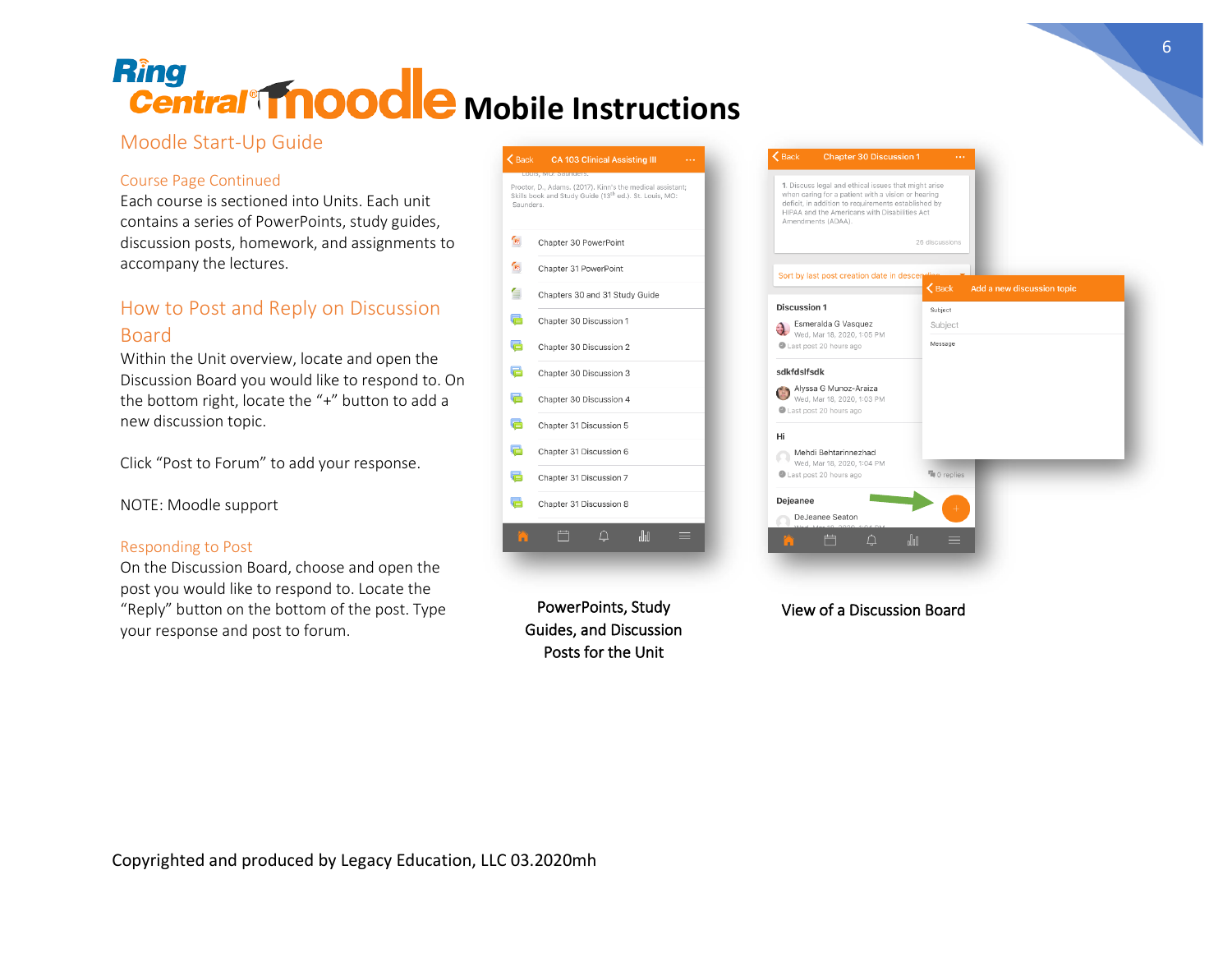### Moodle Start-Up Guide

### Homework Submission

Each unit has a series of assignments and homework that requires completion. All homework and assignments can be submitted as any format including: Word documents, photos, PDFs, or scans.

### How to Upload Homework/Assignments

Within the Unit overview, locate and open the homework or assignment post you would like to submit.

Click the "Add Submission" button and click "Add File"

Choose the file format and select the file. Once the file has been selected, click "Save" on the top right corner to confirm your submission.

NOTE: To edit your submission, click into the assignment and locate the "Edit Submission" button.

If you have any issues navigating the app or accessing assignments, please contact helpdesk@hdmc.edu

| <b>く</b> Back   | <b>CA 103 Clinical Assisting III</b>                                                                                                 |
|-----------------|--------------------------------------------------------------------------------------------------------------------------------------|
| <b>HOMEWORK</b> |                                                                                                                                      |
| L               | Upload Homework                                                                                                                      |
|                 | <b>ASSIGNMENTS</b>                                                                                                                   |
| J               | Pretest Chapter 30                                                                                                                   |
| $\Box$          | Pretest Chapter 31                                                                                                                   |
| J               | Critical Thinking Chapter 30                                                                                                         |
| L               | <b>Critical Thinking Chapter 31</b>                                                                                                  |
| 凸               | Simchart Chapter 31                                                                                                                  |
| ₫               | Procedure 30-1 Perform patient<br>screening using established<br>protocols: Measure distance Visual<br>Acuity with the Snellen Chart |
|                 | Procedure 30-2 Instruct and Prepare<br>a Patient for a Procedure: Assess<br>color Acuity using the Ishihara Test                     |
| A               | Procedure 30-3 Instruct and Prepare<br>a Patient for a Procedure or<br>Treatment: Irrigate a Patient's Eyes                          |
|                 | alalla<br>$\bigcap$                                                                                                                  |
|                 |                                                                                                                                      |
|                 | ماالحمدا<br>امميم باممن                                                                                                              |

List of Homework and Assignments requiring submission.

|                  | Upload Homework: Pictures, type, or scans.                                                |
|------------------|-------------------------------------------------------------------------------------------|
|                  | Submission status                                                                         |
|                  | Submitted for grading<br>Not graded                                                       |
| File submissions |                                                                                           |
| ਨ                | cdv_photo_002_2020031917<br>4603.jpg<br>153.38 KB<br>Thursday, March 19, 2020, 5:46<br>PM |
| Last modified    | Thursday, March 19, 2020, 5:46 PM                                                         |
| Time remaining   | 3 days 6 hours 13 minutes                                                                 |
| Due date         | Monday, March 23, 2020, 12:00 AM                                                          |
|                  | <b>Edit submission</b>                                                                    |
|                  |                                                                                           |
|                  |                                                                                           |
|                  |                                                                                           |
|                  |                                                                                           |
|                  |                                                                                           |

Assignment submission page with "Edit Submission" button located on the bottom.

7